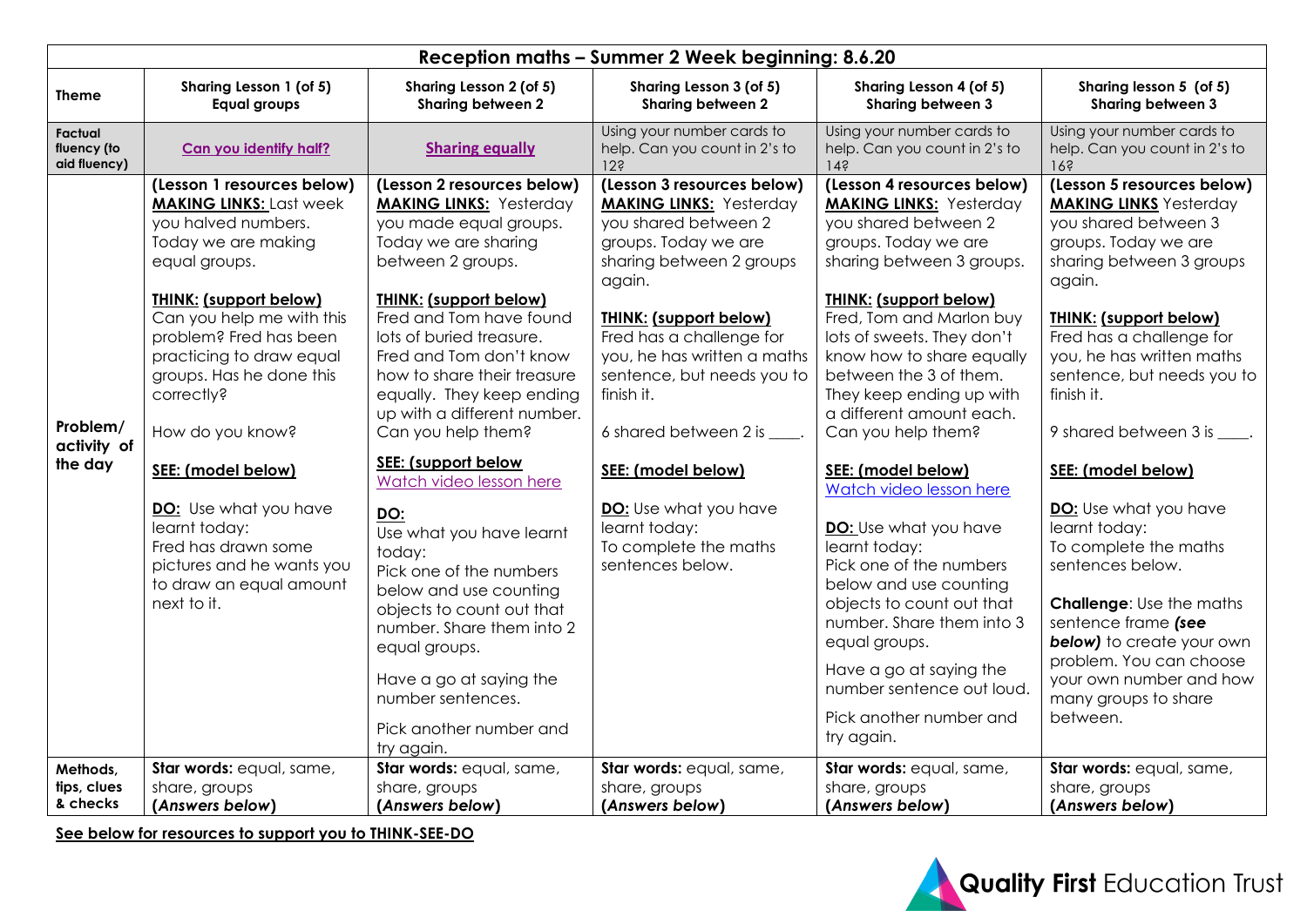### **LESSON 1 RESOURCES:**

### **THINK:**

Are the groups equal? How do you know?



**SEE:** 



Count how many are in the **first** group.

Fred has 4 so he needs to make sure he has 4 in the second group to make it equal.



Fred has 3 in his second group.

3 is less than 4, so the groups are not equal.



Fred draws one more to make groups equal.

He now has 4 in each group.

|               | <u>DO:</u> |  |  |  |  |  |
|---------------|------------|--|--|--|--|--|
|               |            |  |  |  |  |  |
| 2<br>0        |            |  |  |  |  |  |
|               |            |  |  |  |  |  |
| e<br>is<br>'n |            |  |  |  |  |  |
|               |            |  |  |  |  |  |

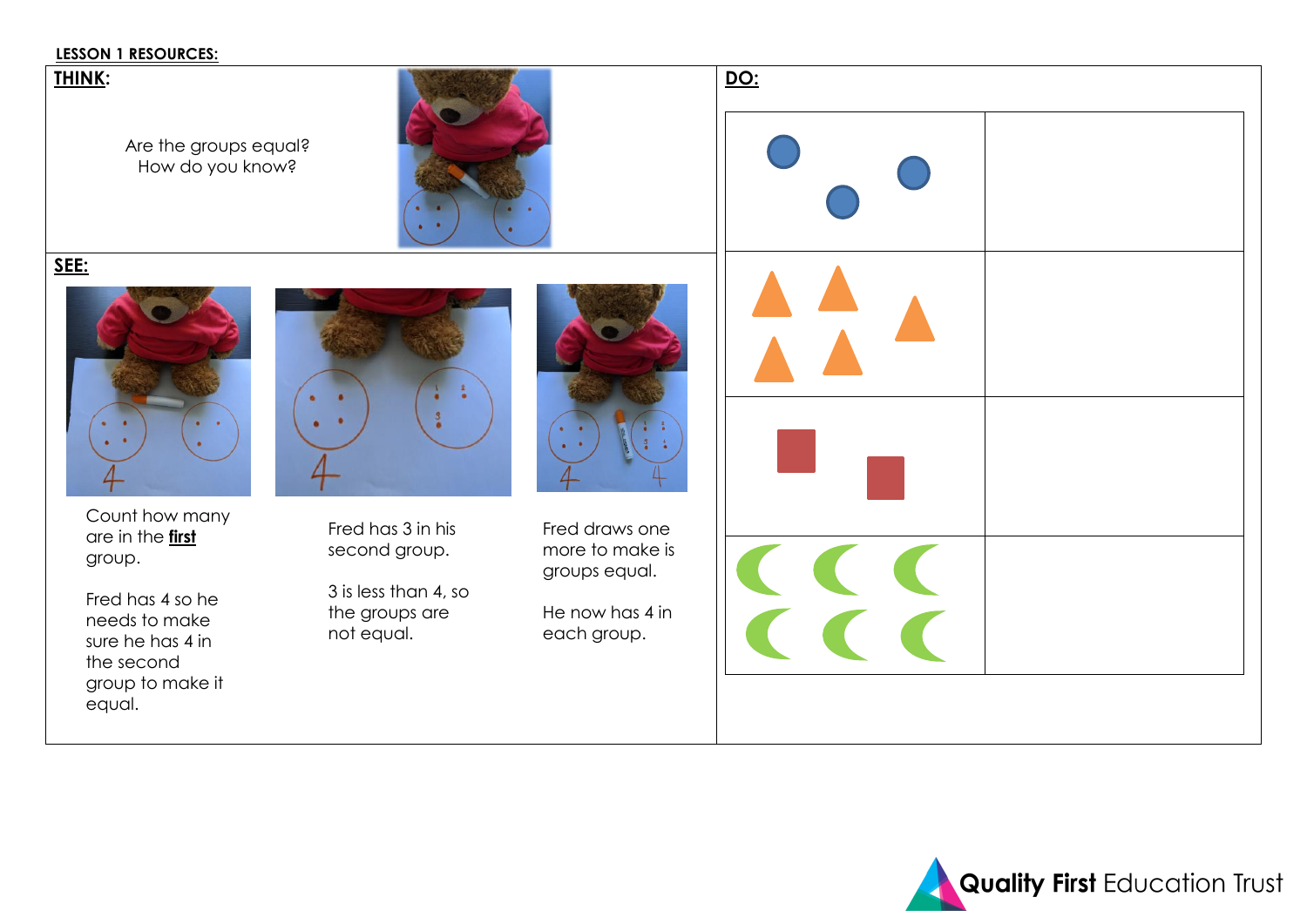### **LESSON 2 RESOURCES:**

## THINK:



Fred has 5 pieces and Tom has I piece. They do not have the same

amount. They have not shared equally.



Fred has 2 pieces and Tom has 4 pieces. They do not have the same amount. They have not shared equally.



Fred has 6 pieces and Tom has 0 pieces. They do not have the same

amount

They have not shared equally.

DO:







Watch lesson video here.

SEE:



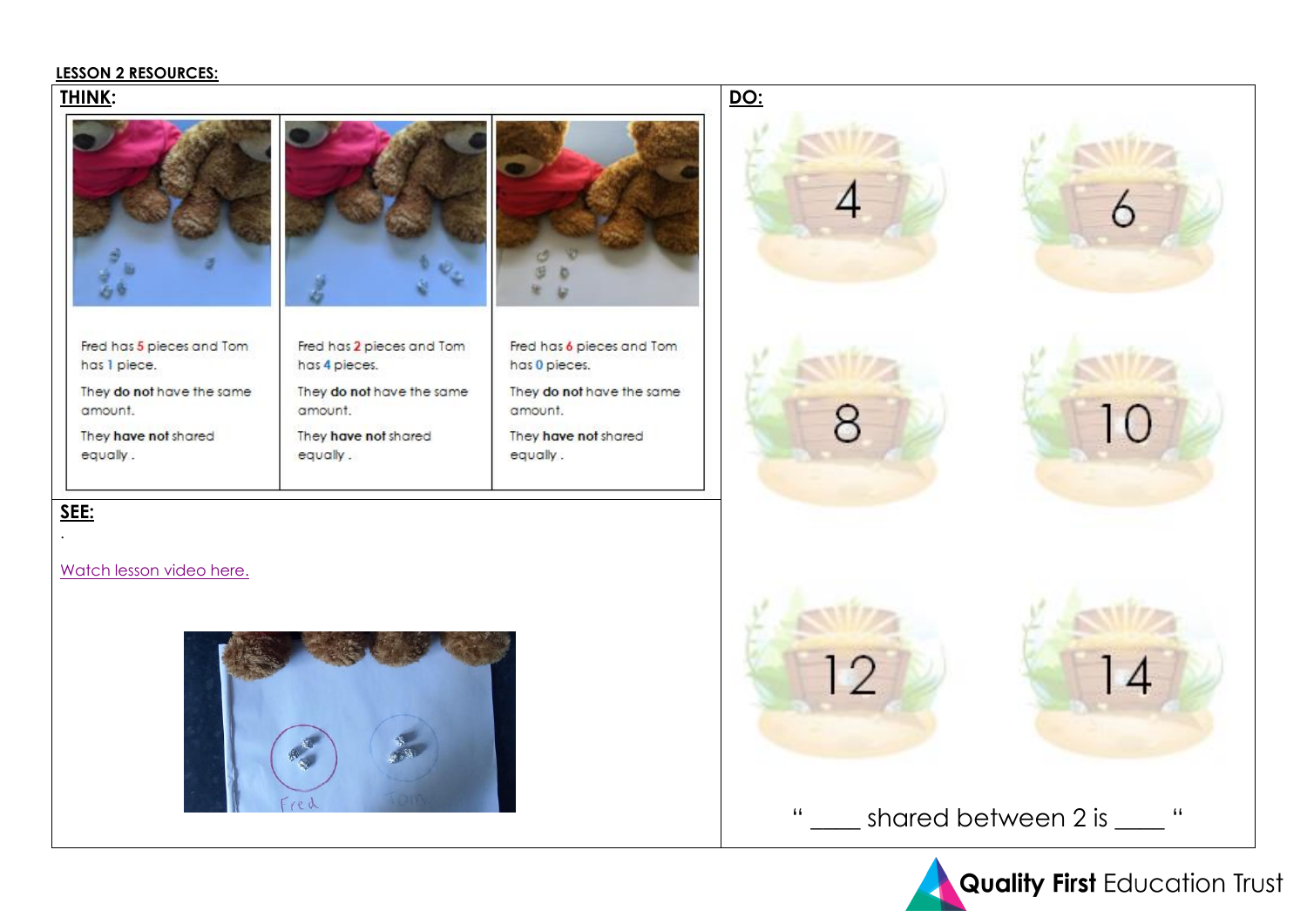### **LESSON 3 RESOURCES:**



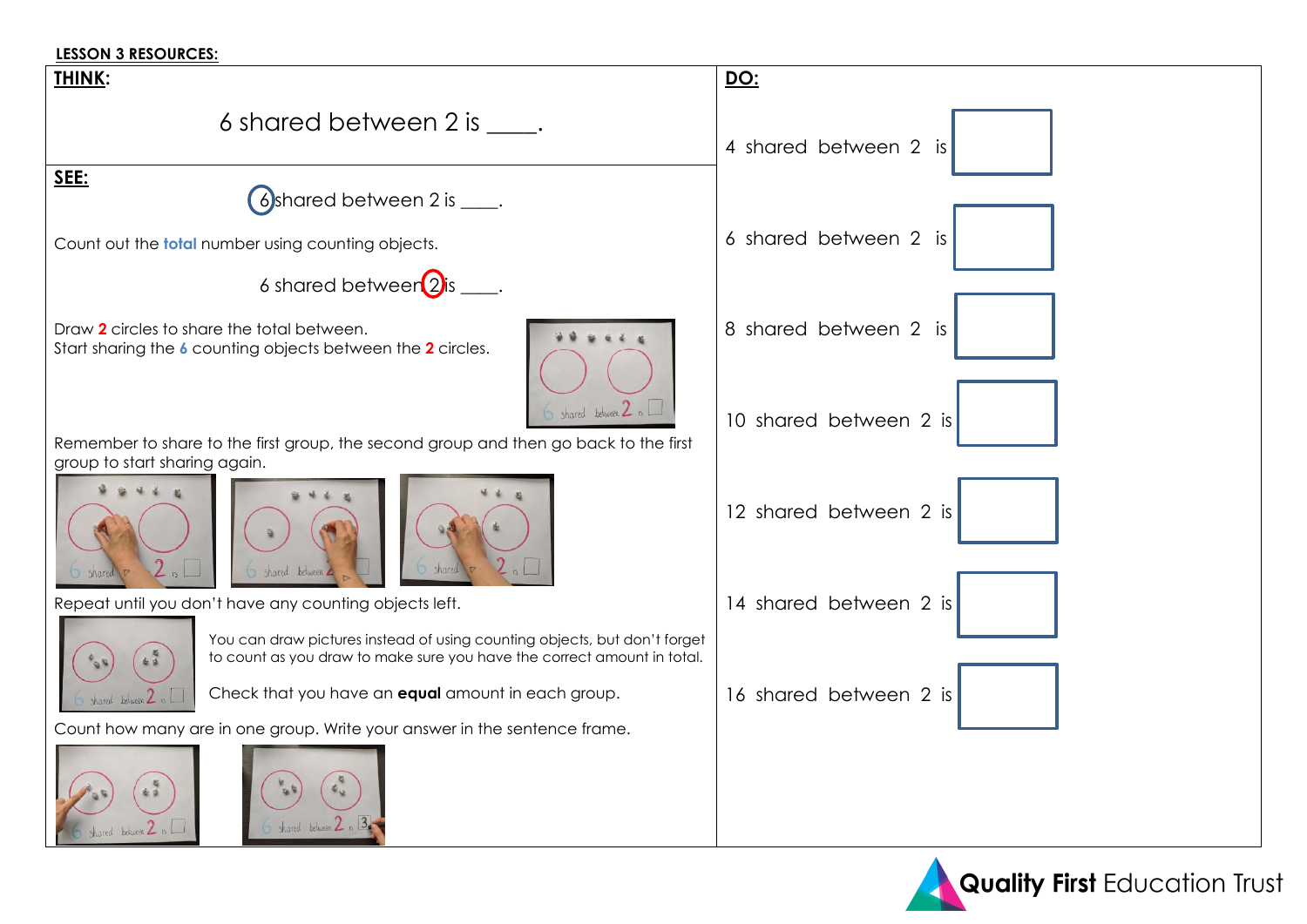### **LESSON 4 RESOURCES:**



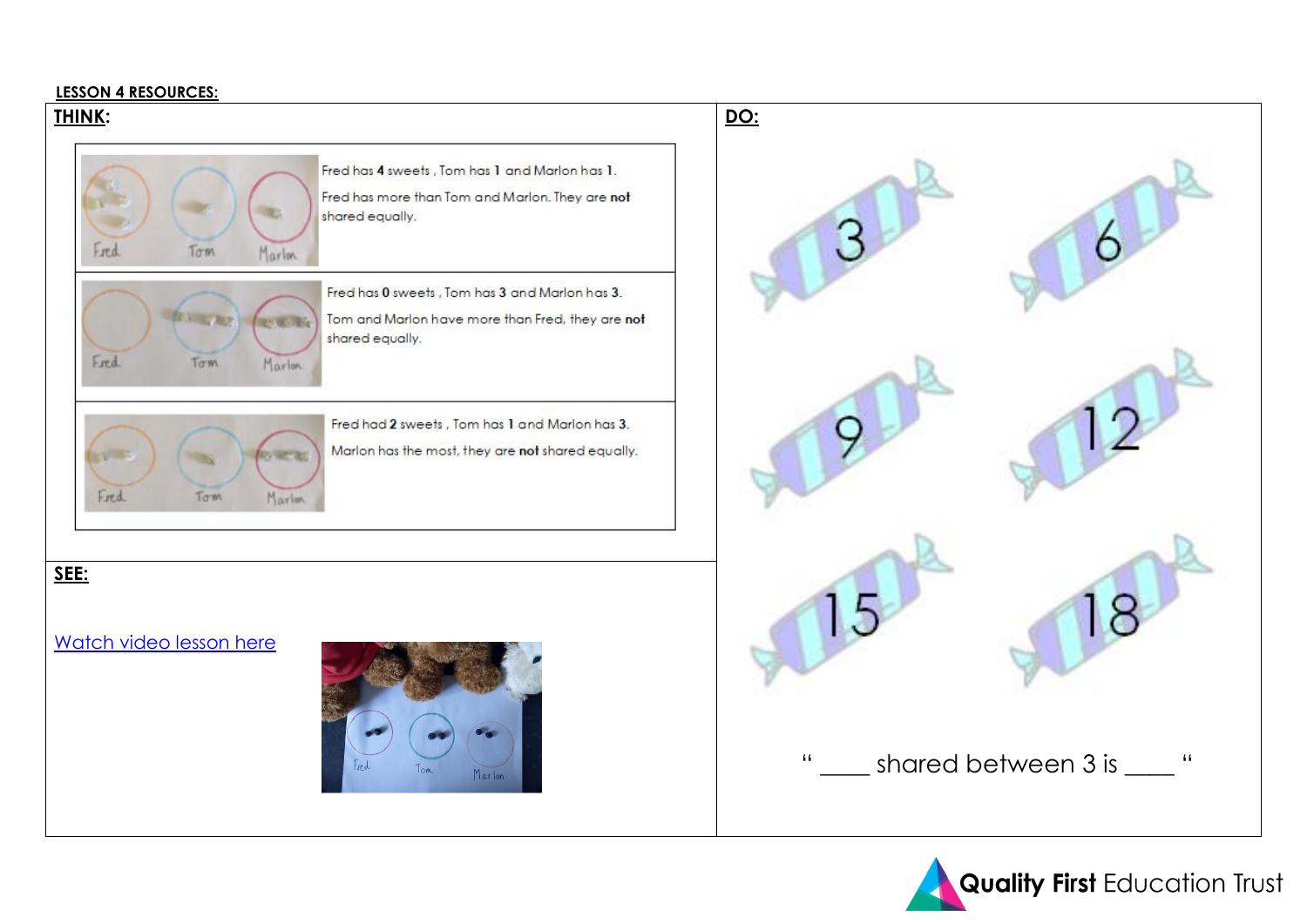### **LESSON 5 RESOURCES:**

| THINK:                                                                                                                                                                                                                                                                                  | DO:                    |
|-----------------------------------------------------------------------------------------------------------------------------------------------------------------------------------------------------------------------------------------------------------------------------------------|------------------------|
| 9 shared between 3 is .                                                                                                                                                                                                                                                                 | 3 shared between 3 is  |
| SEE:<br>$(9)$ shared between 3 is $\_\_\$ .<br>Count out the total number using counting objects.<br>9 shared between 3)s<br>a wa Gia are                                                                                                                                               | 6 shared between 3 is  |
| Draw 3 circles to share the total between.<br>shared between $3$ is 1<br>Start sharing the 9 counting objects between the 3 circles.<br>Remember to share to the first circle, second circle, and third circle. Then go back to<br>the first circle to start sharing again.<br>10 GB 3  | 9 shared between 3 is  |
| Repeat until you don't have any<br>counting objects left.<br>Shared between 3 is<br>$n$ een $\frac{1}{\sqrt{2}}$ is<br>Sharea -<br>You can draw pictures instead of using counting objects, but don't forget to count as you draw<br>to make sure you have the correct amount in total. | 12 shared between 3 is |
| Count how many you have in each group to make sure they are equal.                                                                                                                                                                                                                      |                        |
| Count how many are in one group. Write your answer in the sentence frame.                                                                                                                                                                                                               | 15 shared between 3 is |
| Shared between 3 is                                                                                                                                                                                                                                                                     |                        |

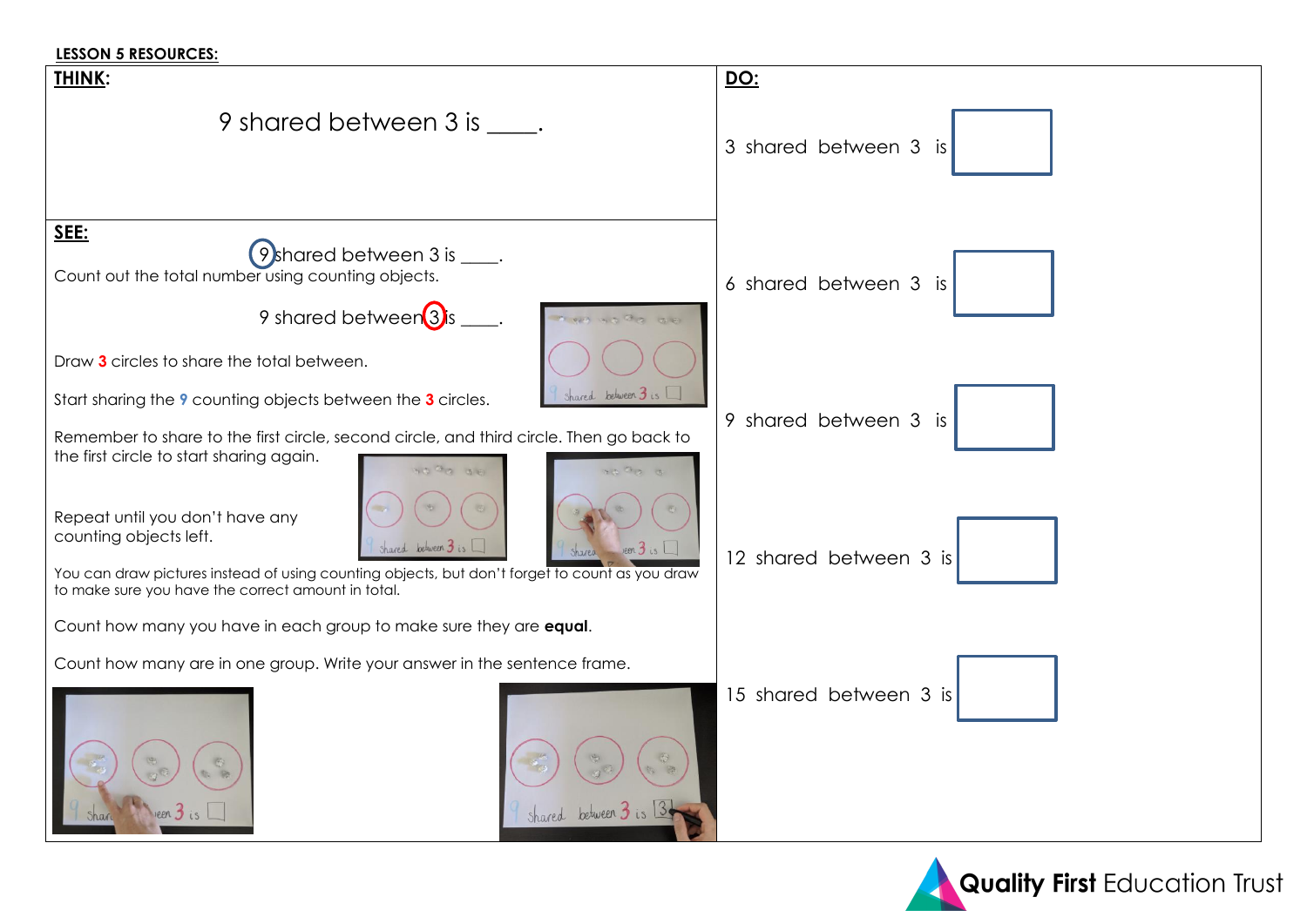Challenge: